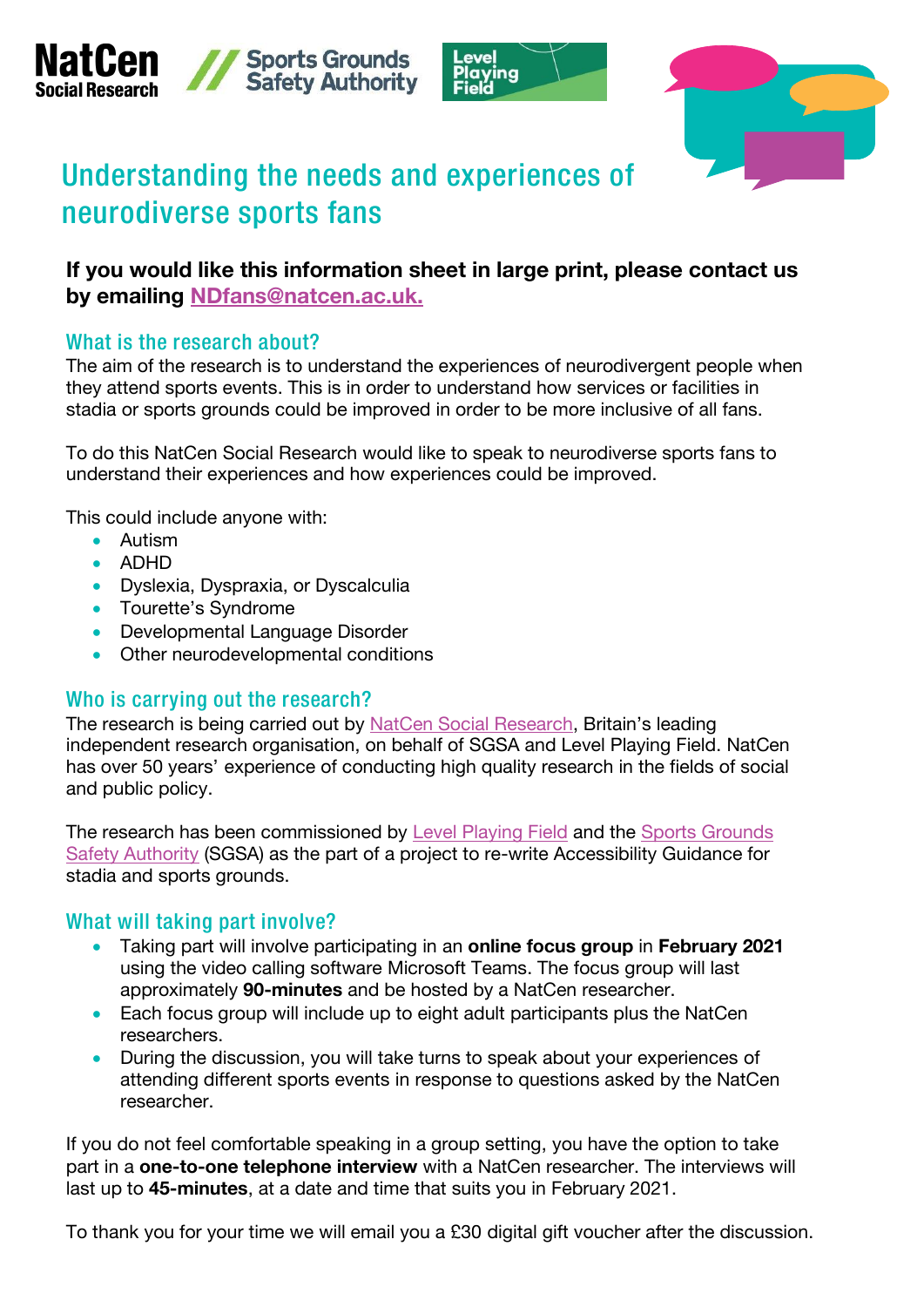#### **Carers and parents**

We will also conduct a **focus group with parents and/or carers** of neurodivergent sports fans. This is for people, for instance children or those with complex needs, who may not be able to participate themselves. We will ask participants in this group to answer our questions on behalf of the person they care for. Please contact us using the email address [NDfans@natcen.ac.uk](mailto:NDfans@natcen.ac.uk) if you would like to participate in this.

#### **What will be discussed?**

During the focus group or interview, we will ask you about:

- Your condition and how it affects you day-to-day
- Your experience of going to sport events (before March 2020), if any
- Anything that affected your experience, positively or negatively
- Suggestions for improvements

There are no right and wrong answers, we just want to hear about your experiences.

#### **What information will I receive ahead of the session?**

You will receive more detailed guidance from the research team ahead of the focus group or interview, including exactly what to expect on the day and instructions on how to use Microsoft Teams.

If you have any other questions, please contact the NatCen using the details provided below.

#### **What support is available?**

Please mention to the research team any specific needs you have that can be accommodated in the focus group or interview.

- All focus groups will include a **short break**, however you can arrange to have more regular breaks if required.
- You can also tell us if you want **someone else to be with you during the interview or focus group**, such as a friend, parent or carer.
- We can also send you a **video** to show you what attending an online focus group would be like.

## How do I take part?

- **1)** If you would like to take part, you can **email the NatCen research team directly** using this email address: [NDfans@natcen.ac.uk.](mailto:NDfans@natcen.ac.uk)
- **2) Or**, you can **tell the organisation or individual who has contacted you** that you would like to participate. By doing so, you will be agreeing for them to share your contact details securely with NatCen.

We will then contact you by telephone to ask you a few questions about yourself, the sports events you attend and anything you might need to help you participate in the study. This is to make sure we include a range of different people who attend different kinds of events. Since there haven't been many sports events happening recently, we'll check that you are happy to talk about events that happened before March 2020.

Unfortunately, as it's a small project, we may not be able to include everyone who wants to participate in the study. After asking you some questions, the researcher will tell you if we're able to include you and explain to you in more detail exactly what will happen next.